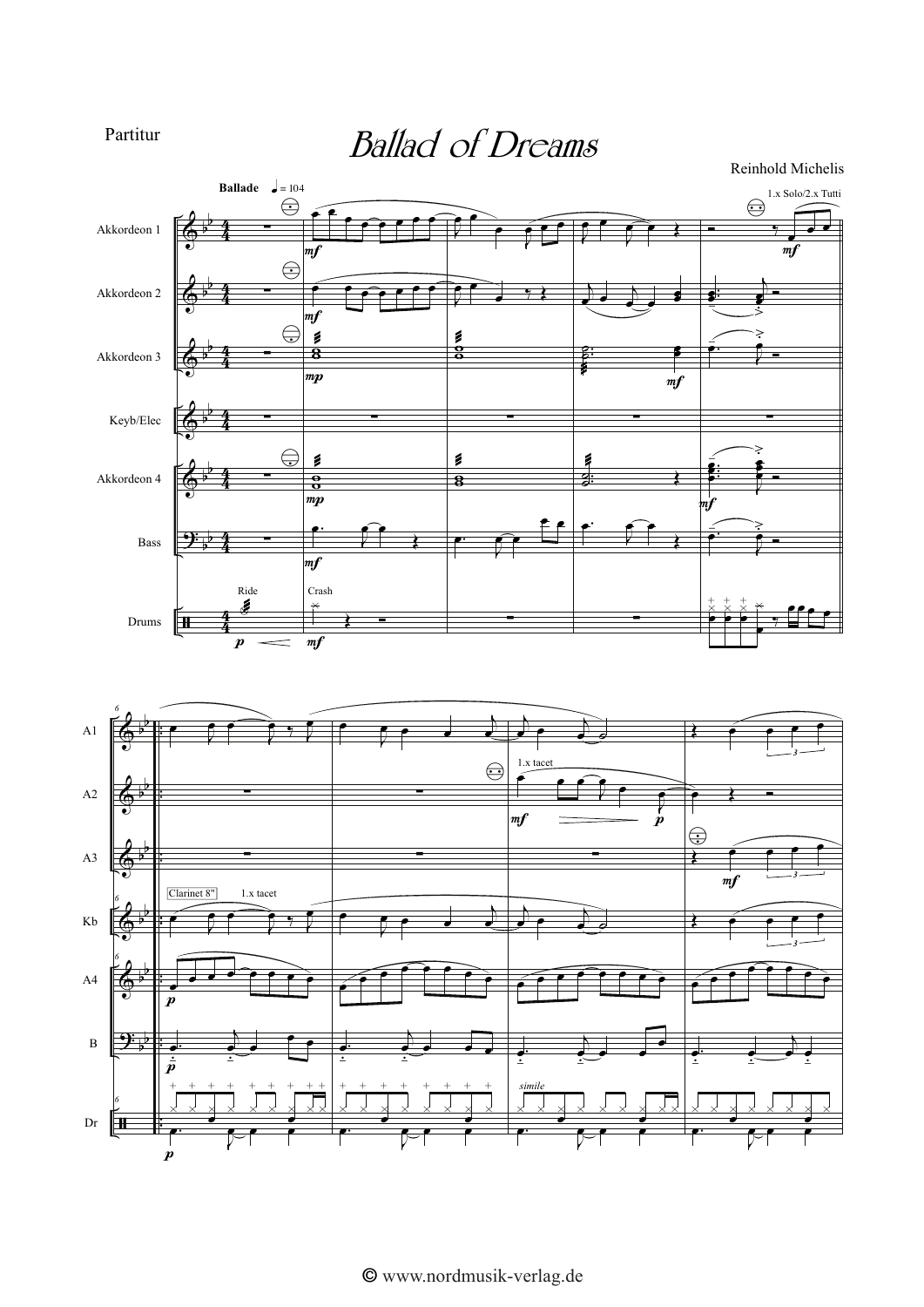

© www.nordmusik-verlag.de